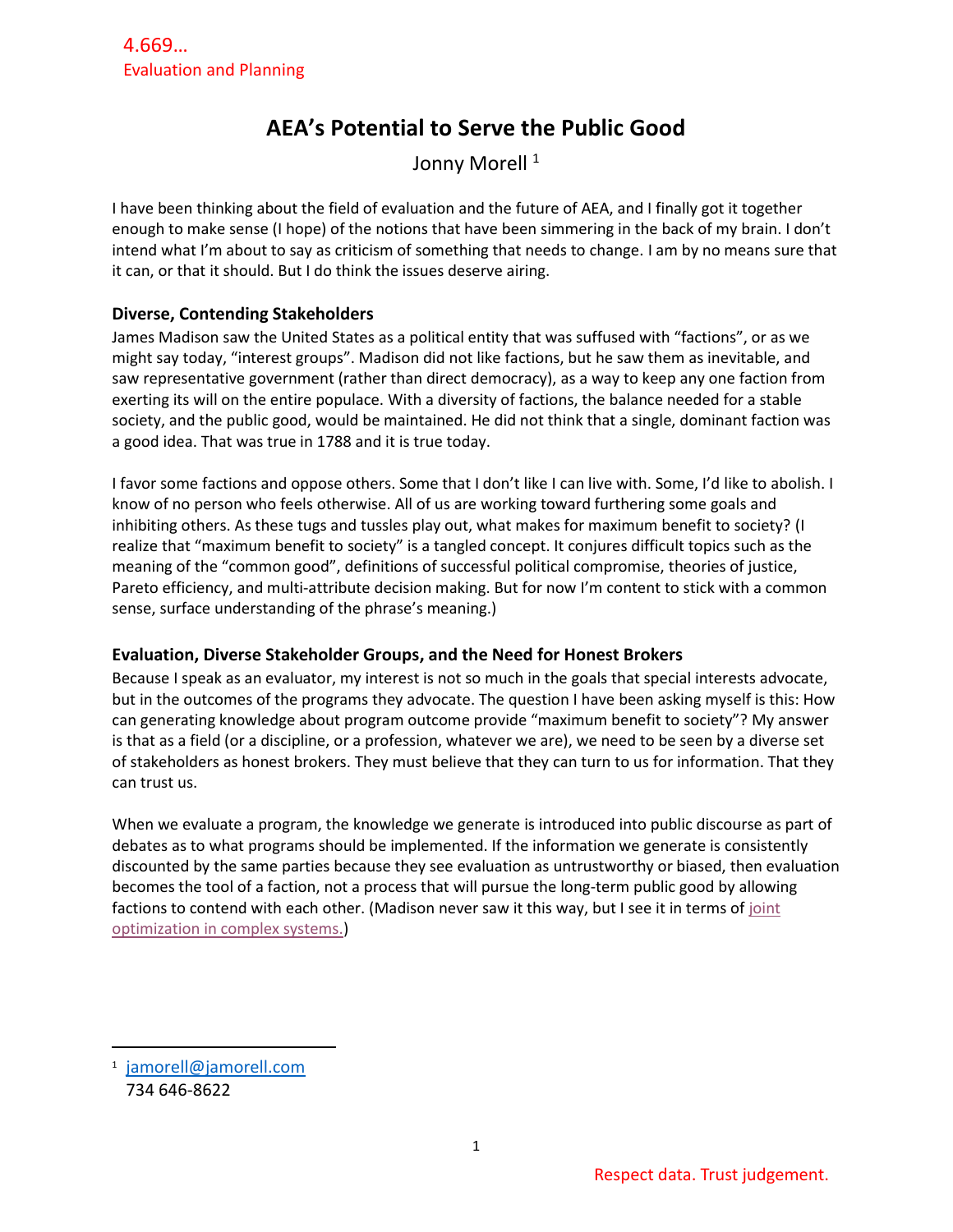# 4.669… Evaluation and Planning

In any single evaluation we must make narrow choices as to who to serve and what positions to support. We cannot escape. It is folly to think that any single evaluation can be "objective and unbiased". Evaluations can be more, or less, fairly balanced, but "objective an unbiased"? That is an illusion.

But what happens when we shift focus from individual evaluations to the population of evaluations that appear over time and across settings? What happens to the ability of evaluation to meet stakeholder needs? It is certain that the needs of all stakeholders will not be fully met in any single evaluation. The reasons go beyond a simple constraint on resources. The problem is that evaluations in pursuit of different bodies of information may be incompatible. Consider two examples.

Example #1: Imagine a program that is of interest to groups X and Y. Group X has a short term need for some pretty good data to inform a decision that, they hope, will probably be somewhat better than could be made without the evaluation. Group Y needs highly defensible information on the long-term consequences of the program. The difficulty of doing an evaluation that will satisfy both X and Y goes beyond having enough money. It speaks to access to decision makers, intellectual capital within the evaluation team, terms of negotiations with data owners, working agreements with groups touched by the program, and much else besides.

Example #2: X is convinced a program is beneficial. Because of that belief, X does all it can to orient the evaluation to produce positive findings. Y is convinced that the program will have various undesirable consequences. Because of that belief, Y does all it can to assure that data will speak to the undesirable effects. It's hard to imagine a single evaluation that could fully satisfy both groups. The issues are similar to the ones in the previous example – access to decision makers, intellectual capital, negotiations with data owners, working agreements with groups touched by the program, and so on.

So, if discrete evaluations cannot fully address the needs of all stakeholders, what can evaluation do? The answer is that over time and across settings, it can *jointly optimize* its efforts to provide a variety of stakeholders with useful information. Is evaluation on a path toward actualizing such a joint optimization? I think not.

## **Reinforcing Processes that Drive Evaluation over Time**

What are the collective consequences of multiple evaluations carried out by many evaluators, responding to many customers, under particular business conditions, over time? The answer is an evolutionary process in which evaluation:

- grows supporting structures,
- selectively attracts members,
- develops an intellectual store,
- inclines to a set of values as to the purpose of its work, and
- influences its environment in a direction that nurtures more evaluation work.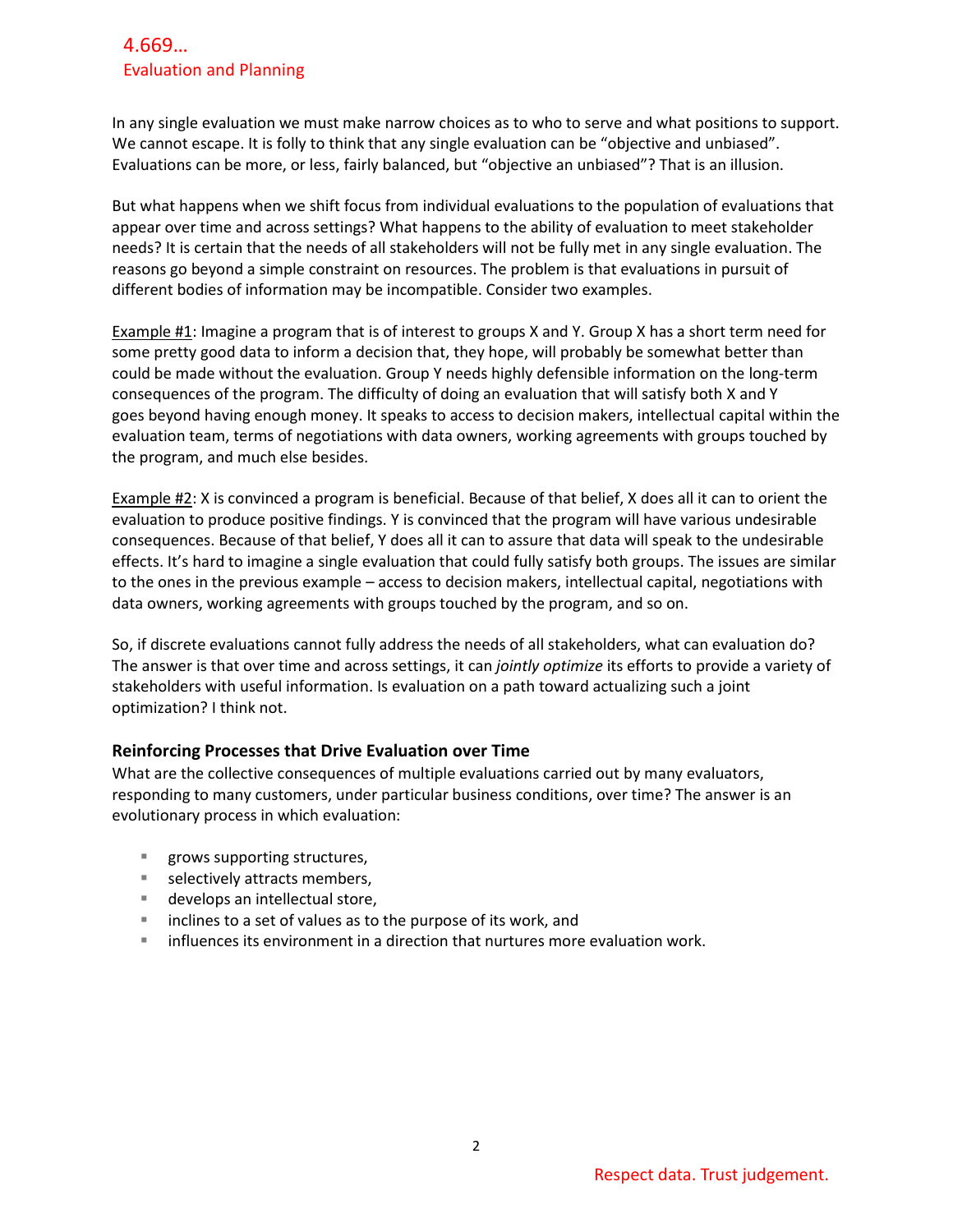Table 1 contains some details of the process that is going on. (Lately I have been thinking a lot about [evolutionary processes that are driving the field of Evaluation,](https://evaluationuncertainty.com/2013/06/27/using-an-evolutionary-biology-view-to-connect-the-intellectual-development-of-evaluation-and-the-development-of-the-evaluation-community/) and also about [how constructs from](https://evaluationuncertainty.com/contributions-of-evolutionary-biology-and-ecology/)  [evolutionary biology and ecology can be used to build program theory and inform methodology.](https://evaluationuncertainty.com/contributions-of-evolutionary-biology-and-ecology/))

| Table 1: Reinforcing Processes that are Driving the Evolution of Evaluation |   |                                                                  |  |
|-----------------------------------------------------------------------------|---|------------------------------------------------------------------|--|
| Expectations                                                                | E | Expectations develops within stakeholders about what             |  |
|                                                                             |   | evaluators can and cannot do.                                    |  |
| <b>Customers hire evaluators</b>                                            | ш | Customers choose who to hire, and those hired do the             |  |
|                                                                             |   | evaluation they were contacted to do.                            |  |
| Customers continue to hire                                                  | Е | Based on their experience, customers continue to make            |  |
| evaluators                                                                  |   | choices as what evaluation services to buy. This process of      |  |
|                                                                             |   | hiring and providing information evolves over time. I am not     |  |
|                                                                             |   | saying that evaluators consciously slant what they do. I am      |  |
|                                                                             |   | saying there is selection pressure within an ecosystem that      |  |
|                                                                             |   | moves things in particular directions.                           |  |
| Markets for evaluation develop                                              | E | As the market develops for evaluation, there is influence on     |  |
| and draw practitioners                                                      |   | who is drawn into the field. People who are sympathetic to the   |  |
|                                                                             |   | enterprise as it is developing will be drawn into the field.     |  |
|                                                                             |   | People unsympathetic will do something else.                     |  |
| An intellectual infrastructure for                                          | П | Evaluation activity draws the attention of intellectuals who put |  |
| evaluation forms                                                            |   | effort into serving the knowledge needs of evaluators. This is   |  |
|                                                                             |   | how we get evaluation theory, methodological advances, and       |  |
|                                                                             |   | knowledge about how we should conduct ourselves with             |  |
|                                                                             |   | respect to professional success (promoting evaluation use,       |  |
|                                                                             |   | etc.)                                                            |  |
| Thought leaders and thought                                                 | Е | Our reaction to the intellectuals shapes their behavior. They    |  |
| users influence each other                                                  |   | will tend to produce what we resonate to. They stimulate our     |  |
|                                                                             |   | thoughts. Our reactions to their work influence their thoughts.  |  |
| Evaluators shape their                                                      | ш | Our work shapes beliefs of people outside of our field as to     |  |
| environment                                                                 |   | what evaluation can and should do.                               |  |
| Evaluators become their                                                     | E | Many of us end up in jobs where we become buyers of              |  |
| customers                                                                   |   | evaluation. When we do, we draw on our experience in doing       |  |
|                                                                             |   | evaluation and interacting with evaluators.                      |  |
| <b>Evaluation develops</b>                                                  | E | Evaluation develops supporting structures, e.g. journals,        |  |
| professional support artifacts                                              |   | educational programs, and professional organizations.            |  |

## **What Are the Consequences for Organized Evaluation?**

What path is this evolutionary process taking? What are the implications of treading that path for the willingness of a wide range of stakeholders to see us as honest brokers? Before I go any further, I better put in a disclaimer. I am not arguing against any of the values I'm about to identify. I'm only pointing out that AEA gives those values a high public profile, and that they are values that appeal to many but are either unappealing or off-putting to others.

I can see how outsiders would get the impression that AEA is committed to some value cloud made up of whatever it means to invoke concepts such as "[multiculturalism](https://plato.stanford.edu/entries/multiculturalism/)" and "i[dentity politics](https://plato.stanford.edu/entries/identity-politics/)". For sure this is not the only image we present to the outside world. Our website and our public pronouncements richly project the theme of an organization that is committed to the cause of informed decision making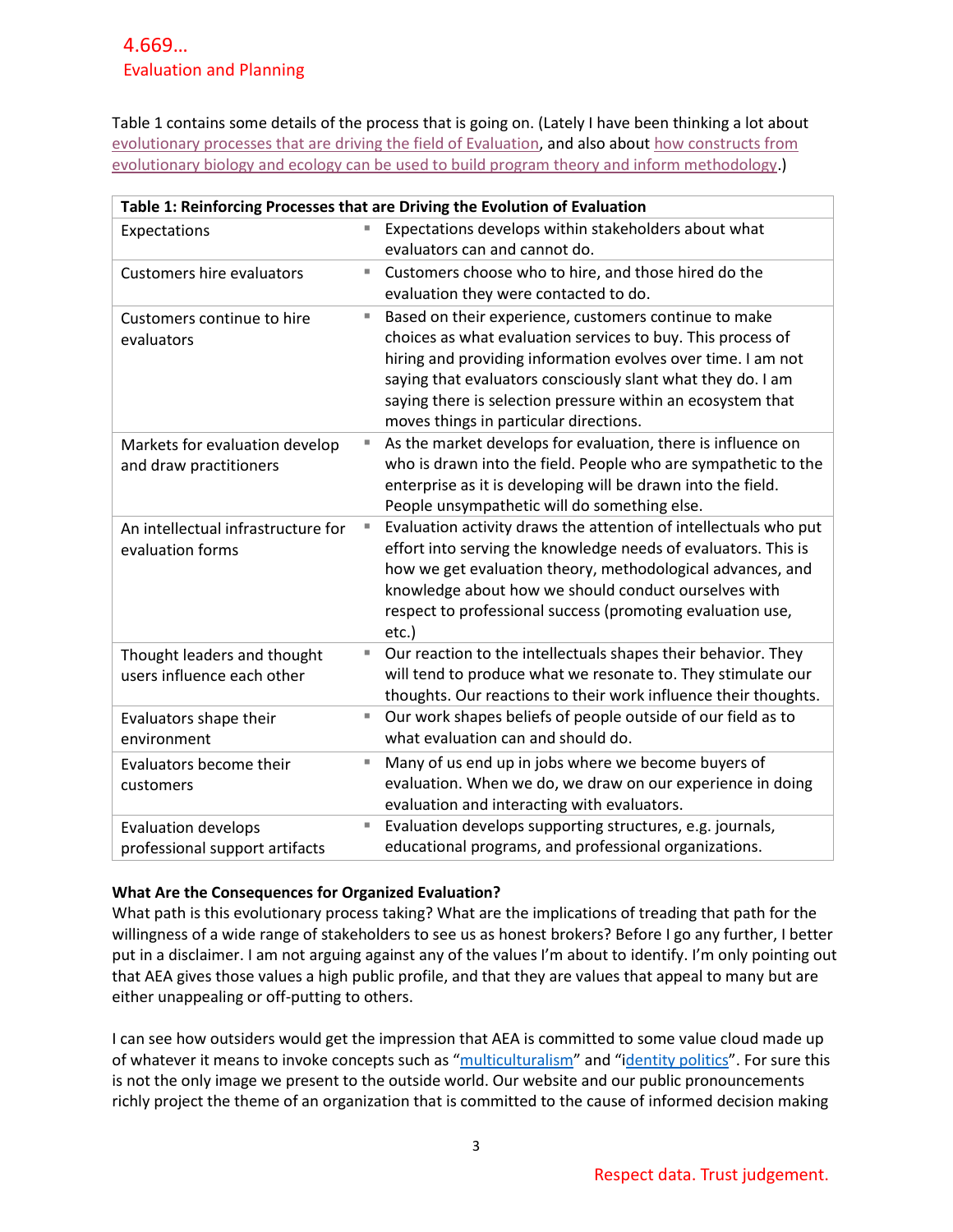# 4.669… Evaluation and Planning

in the service of the public good. But those proclamations are combined with some highly value-loaded phrases. One example is contained in our Vision and Values. The other is our newsletter.

Here is our statement on Vision and Values. I used **red bold** to highlight the value-loaded phrases I'm referring to.

#### **Preamble**

The American Evaluation Association seeks to act in ways that embody our mission, vision, and values in pursuit of our defined policies and goals.

MISSION: The American Evaluation Association's mission is to improve evaluation practices and methods, increase evaluation use, promote evaluation as a profession, and support the contribution of evaluation to the generation of theory and knowledge about effective human action.

VISION: The American Evaluation Association's vision is to **foster an inclusive, diverse**, and international community of practice positioned as a respected source of information for and about the field of evaluation.

VALUES: The American Evaluation Association values excellence in evaluation practice, utilization of evaluation findings, and **inclusion and diversity in the evaluation community.**

i. We value high quality, ethically defensible, **culturally responsive evaluation practices** that lead to effective and humane organizations and ultimately to the enhancement of the public good.

ii. We value high quality, ethically defensible, **culturally responsive evaluation practices** that contribute to decision-making processes, program improvement, and policy formulation.

iii. We value a global and international evaluation community and understanding of evaluation practices.

iv. We value the continual development of evaluation professionals and the **development of evaluators from under-represented groups.**

v. We value **inclusiveness and diversity,** welcoming members at any point in their career, from any context, and representing a range of thought and approaches.

vi. We value efficient, effective, responsive, transparent, and socially responsible association operations.

I can see how much of this language could be read as embracing any and all perspectives. After all, isn't that what words like "inclusiveness" and "diversity" mean? And as for "under-represented groups", doesn't that take in a very broad range? The difficulty is the difference between the formal definition of the words and their connotations. These words have symbolic value. I can't help but imagine the results of a thought experiment. I draw a random sample of the population of the United States and determine what meaning they think these words have in contemporary society. I'd like to be wrong, but I bet they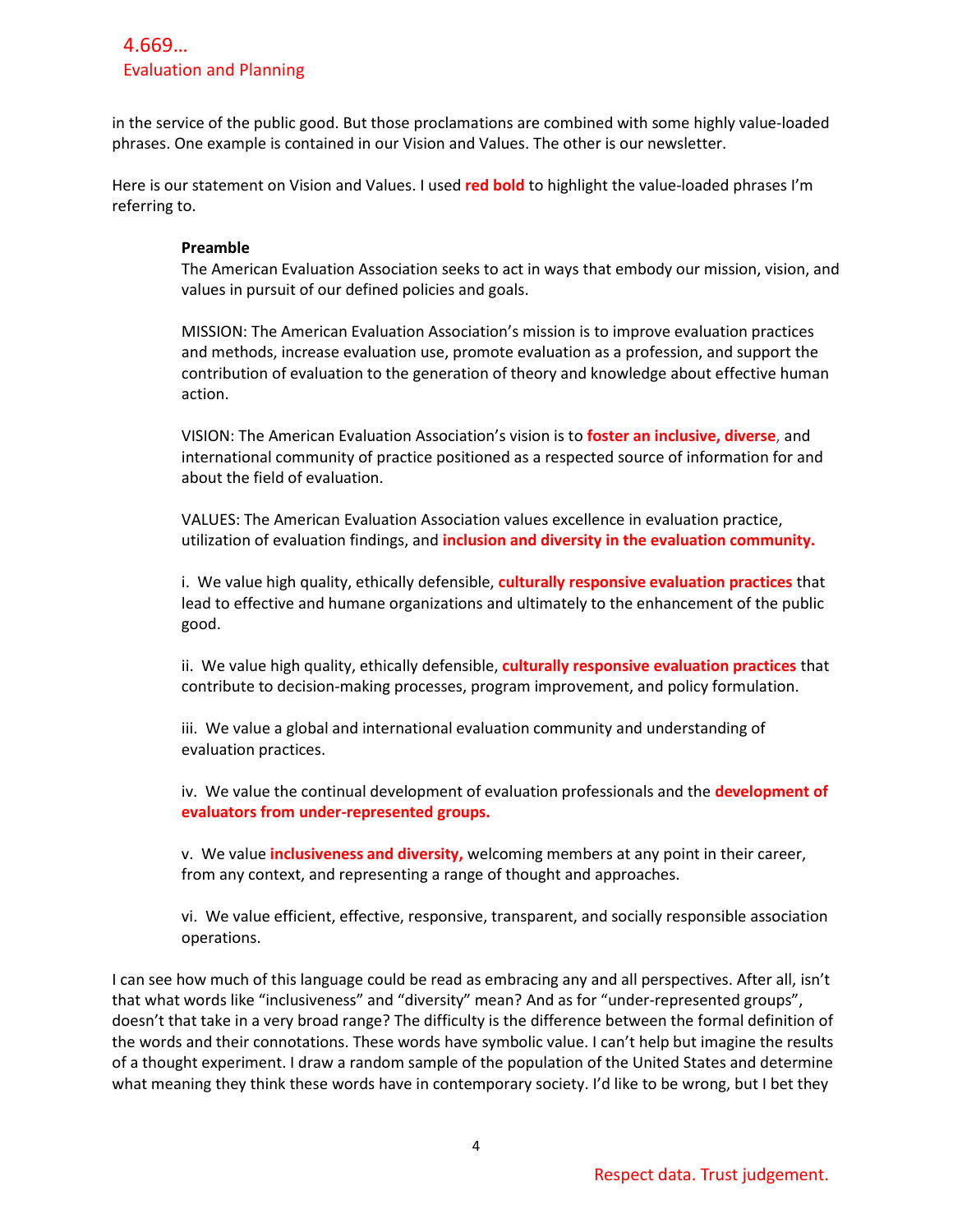# 4.669… Evaluation and Planning

would show strong political and social leanings. And a lot of people in that random sample would not feel comfortable with those leanings.

As for the second example, Table 2 shows headlines in our newsletters for 2019 that reflect the values I highlighted in our values statement.

| <b>Table 2: AEA Newsletter Headlines</b> |                                                                                                                                                        |  |  |
|------------------------------------------|--------------------------------------------------------------------------------------------------------------------------------------------------------|--|--|
| January                                  |                                                                                                                                                        |  |  |
| February                                 |                                                                                                                                                        |  |  |
| March                                    | Report on Ma te Rae Evaluation Conference in New Zealand (Indigenous Peoples'<br>conference on evaluation)                                             |  |  |
| April                                    | TIG Spotlight: An Update from the LaRED Topical Interest Group (Latinx Research and<br>Evaluation Discourse (LaRED) Topical Interest Group)            |  |  |
| May                                      | Reflecting on Recent Conferences, Upcoming Town Halls and Our Work in Diversity &<br>Inclusion                                                         |  |  |
| June                                     |                                                                                                                                                        |  |  |
| July                                     | CREA Brings Professional Development Workshops Focused on Culturally Responsive<br>Evaluation to Evaluation 2019                                       |  |  |
| August                                   | Meet the New Minority Serving Institution (MSI) Fellows                                                                                                |  |  |
| September                                |                                                                                                                                                        |  |  |
| October                                  |                                                                                                                                                        |  |  |
| Nov                                      | Reflecting on Driving Social Change                                                                                                                    |  |  |
| December                                 | The Future of Feminism Needs YOU: An Open Call for Advisory Group Members<br>$\bullet$<br>Minority Serving Institution Fellowship: Call for Applicants |  |  |

#### **Implications for AEA's Future**

I bet that there are a lot of people who may want evaluation knowledge, who would look at our values statement, look at the headlines in our newsletter, and shop elsewhere. I also think the appearance of these headlines and their associated stories are consequences of the evolutionary processes that I outlined in Table 1. Or put differently, powerful factors are at work to produce what AEA is now, what it will be, and its appeal to a narrow segment of potential customers for evaluation.

I did not write this article to advocate change. But I do think we should contemplate the situation in terms of the long-range consequences for aspects of our Vision and Values, which I repeat here, this time outlined in **blue**.

#### **Preamble**

The American Evaluation Association seeks to act in ways that embody our mission, vision, and values in pursuit of our defined policies and goals.

MISSION: The American Evaluation Association's mission is to improve evaluation practices and methods, **increase evaluation use**, promote evaluation as a profession, and **support the contribution of evaluation to the generation of theory and knowledge about effective human action.**